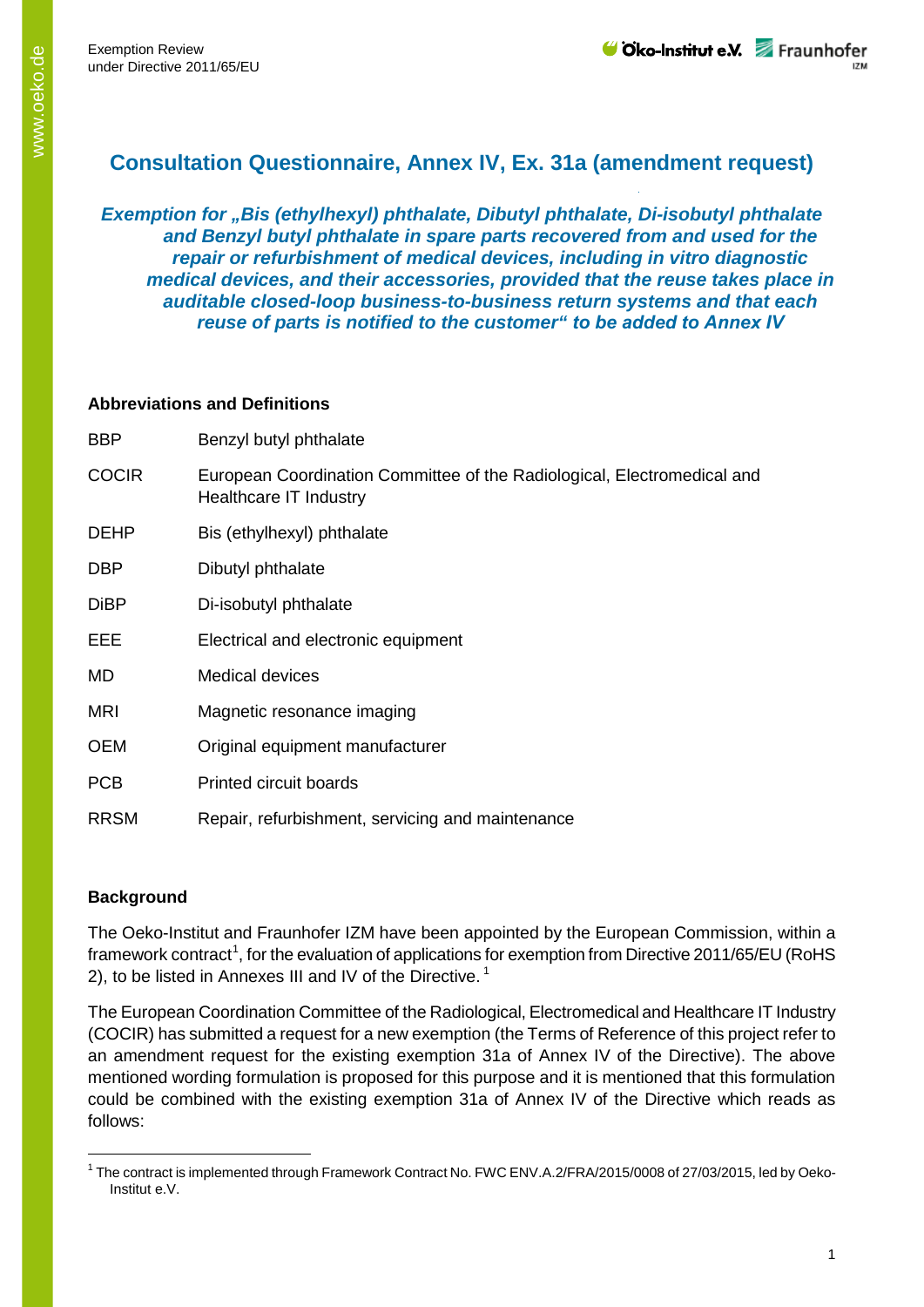"*Lead, cadmium, hexavalent chromium, and polybrominated diphenyl ethers (PBDE) in spare parts recovered from and used for the repair or refurbishment of medical devices, including in vitro diagnostic medical devices, or electron microscopes and their accessories, provided that the reuse takes place in auditable closed-loop business-to-business return systems and that each reuse of parts is notified to the customer*."

The request was subject to a first completeness and plausibility check. The applicant has been requested to answer additional questions and to provide additional information, available on the request webpage of the stakeholder consultation (http://rohs.exemptions.oeko.info/index.php?id=310).

According to the applicant, RoHS-restricted phthalates — bis (ethylhexyl) phthalate (DEHP), dibutyl phthalate (DBP), di-isobutyl phthalate (DiBP) and benzyl butyl phthalate (BBP) ─ are added to polymers (including rubber), adhesives, sealants, paints and lacquers to provide the function of a plasticiser, a processing aid or to give flexibility in a variety of components.

COCIR lists a few examples of applications of relevance for medical devices (MD):

Printed circuit boards (PCBs);

**⊎ Oko-Institut e.V.** Fraunhofer

- X-ray tubes (including PCBs, cables, housing, etc.);
- Magnetic resonance imaging (MRI) coils;
- Detectors and components of detectors (e.g. radiation detectors); and
- Transducers with associated cables.

These parts are removed from used MD during refurbishment, repair, servicing or maintenance (RRSM) and are reused for the same purposes in other MD (i.e. in RRSM of MD). Refurbished and reused parts and equipment are, according to COCIR, as good as new parts in addition to being available at lower costs to hospitals. The applicant also describes how parts that are recovered and refurbished remain within a "closed-loop" thereby contributing to reduce the material flows of equipment and parts arriving at end-of-life (i.e. waste phase) prior to fulfilment of their full service life potential.

Parts that are produced for medical devices after 21 July 2021 will not contain the four restricted phthalates. However, recovered parts already in the market may contain these substances and due to the chemical analytical methods available<sup>[2](#page-1-0)</sup> it is not possible to determine their presence nondestructively in every single component. In addition to this, the information available along the supply chains does not provide a way to verify if (or which) phthalates were used in components prior to the restriction<sup>[3](#page-1-1)</sup>. In that case, after July 2021 it will not be possible to determine compliance with the RoHS Directive of parts harvested from and used for RRSM activities and therefore, all unusable recovered parts will become waste.

As justification for this amendment, COCIR contends that the overall negative health, safety and environmental impacts of manufacturing relevant parts and equipment anew are higher than using refurbished parts and equipment. The main arguments supporting this statement are:

<span id="page-1-0"></span><sup>&</sup>lt;sup>2</sup> Destructive methods for chemical analysis of phthalates would prevent reuse of the parts. Presence of phthalates cannot be determined non-destructively if analysis is carried out according the method in EN 62321-8 which is solvent extraction from small particles of polymer followed by gas chromatography-mass spectroscopy.

<span id="page-1-1"></span> $3$  As there was no restriction of these substances before March 2015 and the concentration in the supplied article was below the threshold limit that triggered communication obligations according to REACH Article 33, suppliers had not collected information on the use of these four phthalates.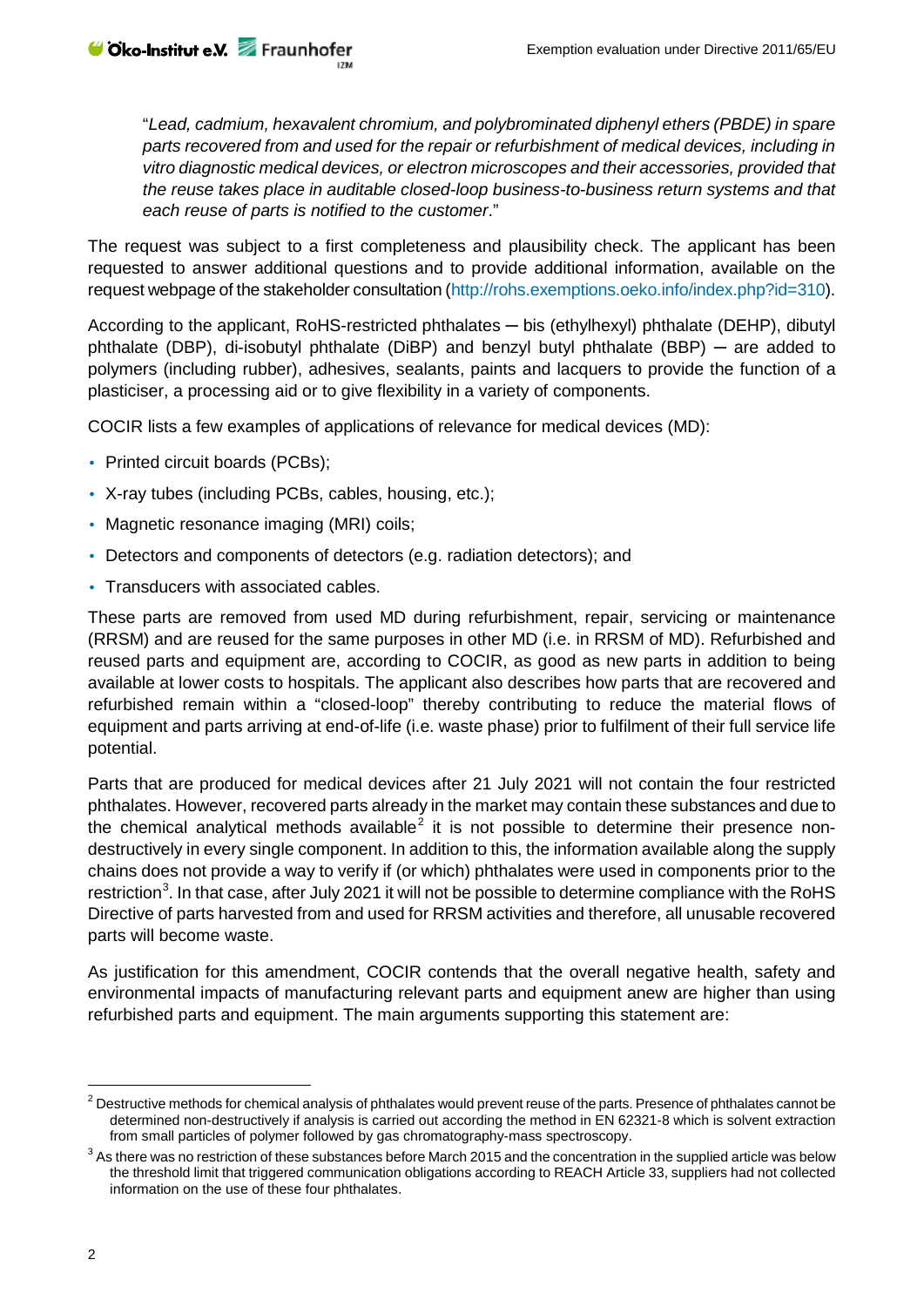- Larger environmental impacts due to the unnecessary wasting of older parts and manufacturing of new ones.
- Higher costs for hospitals and clinics in EU
- Longer downtimes when new parts have to be made before the device can be repaired. Delays in availability of spare parts for faulty equipment has a direct impact on health of EU citizens due to delays in providing treatment

COCIR also presents life cycle Assessment information that compares the impacts of building new medical devices with the use of refurbished equipment in X-ray systems and MRI. To illustrate, the applicant included the following table:

## **Table 1:Results of life cycle assessment comparison of new and refurbished MRI and X-ray systems**

| Impact                  | Size of impact of refurbished system compared with a<br>new system |              |
|-------------------------|--------------------------------------------------------------------|--------------|
|                         | <b>MRI</b>                                                         | X-ray system |
| Climate change          | 27%                                                                | 3%           |
| Human toxicity          | 32%                                                                | 6%           |
| Terrestrial ecotoxicity | 28%                                                                | 5%           |

Source: COCIR 2018 Application request for exemption

COCIR argues that this new exemption for the four RoHS-restricted phthalates will allow the reuse of recovered parts, regardless of where or when the medical devices they have originated from, were placed on the market. In the same way as Exemption 31a (published 12.02.16) this request for exemption is based on the basic principle of the EU Circular Economy recognizing that the environmental benefits of reusing parts are often higher than manufacturing a new part. The applicant also refers to the Waste Framework Directive which according to COCIR recognizes that life extension is always a better option than recycling or replacement with new manufactured products.

According to the applicant, this exemption request is relevant to EEE in category 8 – medical devices such as MRI, CT, PET, SPECT, ultrasound imaging, patient monitors, in vitro-diagnostic medical devices─, but might eventually also be relevant to EEE under category 9 (namely electron microscopes).

Under these premises, COCIR requests the exemption for the maximum validity period.

For details, please check the applicant's exemption request at: <http://rohs.exemptions.oeko.info/index.php?id=310>

The objective of this consultation and the review process is to collect and to evaluate information and evidence according to the criteria listed in Art. 5(1)(a) of Directive 2011/65/EU (RoHS II), which can be found under:

<http://eur-lex.europa.eu/LexUriServ/LexUriServ.do?uri=CELEX:32011L0065:EN:NOT>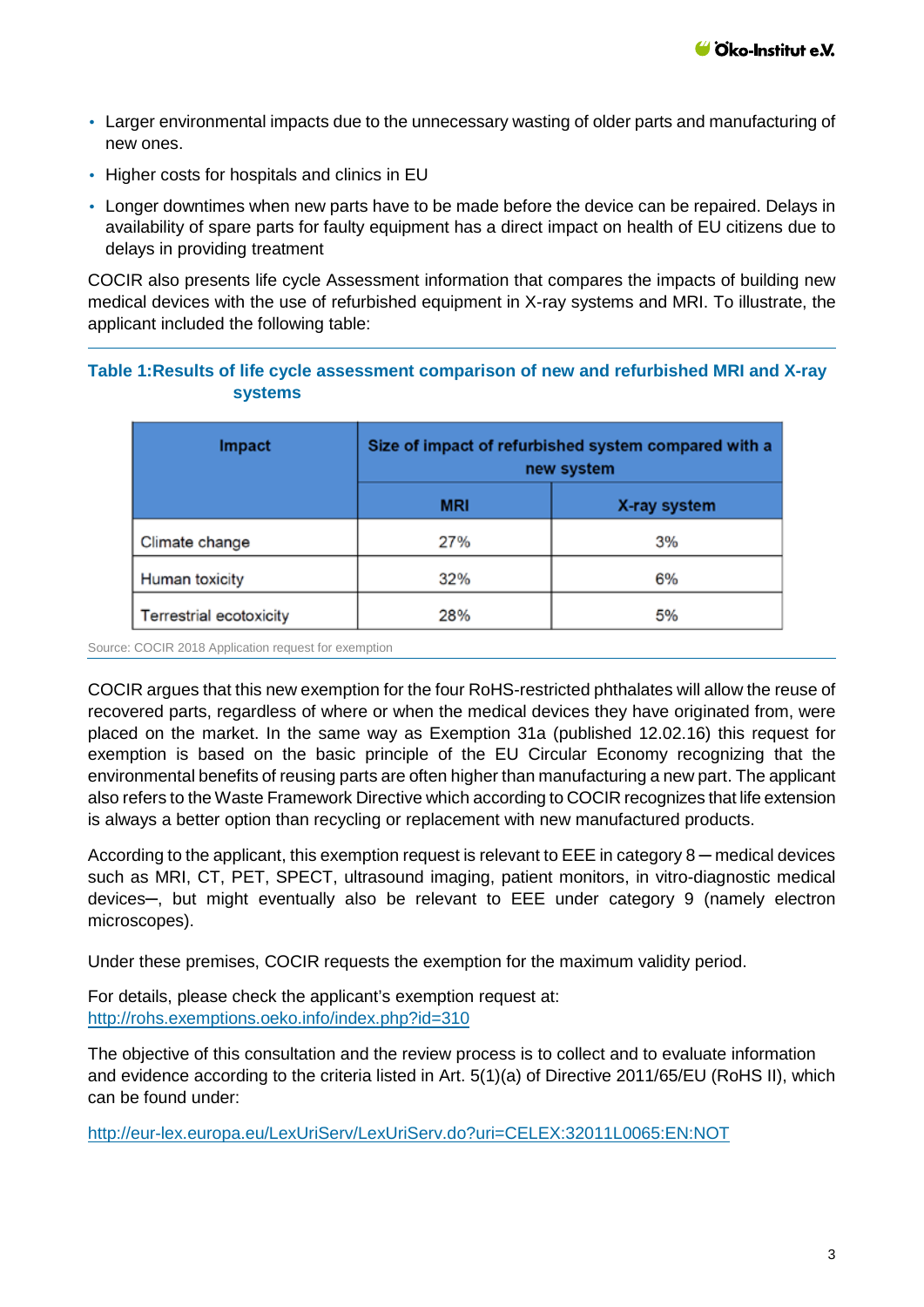

If you would like to contribute to the stakeholder consultation, please answer the following questions:

#### **Questions**

1. The applicant has requested a new exemption, proposing the following wording formulation: *"Bis (ethylhexyl) phthalate, Dibutyl phthalate, Di-isobutyl phthalate and Benzyl butyl phthalate in spare parts recovered from and used for the repair or refurbishment of medical devices, including in vitro diagnostic medical devices, and their accessories, provided that the reuse takes place in auditable closed-loop business-to-business return systems and that each reuse of parts is notified to the customer."*

Alternatively, with the argument that both exemptions are necessary to ensure repair and refurbishment activities, and that, renewing a single exemption would require less efforts in the future, the applicant proposes the possibility of merging this new exemption with the existing exemption 31a in Annex IV with the following wording formulation:

*"Bis (ethylhexyl) phthalate, Dibutyl phthalate, Di-isobutyl phthalate, Benzyl butyl phthalate, Lead, cadmium, hexavalent chromium, and polybrominated diphenyl ethers (PBDE) in spare parts recovered from and used for the repair or refurbishment of medical devices, including in vitro diagnostic medical devices, and their accessories, provided that the reuse takes place in auditable closed-loop business-to-business return systems and that each reuse of parts is notified to the customer".*

It is noted that Ex. 31a of Annex IV of the Directive is currently also available to electron microscopes. COCIR have mentioned electron microscopes in the context of the current exemption, but could not provide information to support this scope. Information is necessary to clarify the relation of such equipment to the requested exemption.

- a. COCIR request the exemption for equipment falling under Category 8 (Medical Devices). Do you agree with this scope? If you do not, please provide data and information to support the need of the exemption for additional categories or productgroups (e.g. electron microscopes).
- b. If you support the exemption, which of the wording formulation alternatives do you consider more appropriate for this exemption?
- c. Please suggest an alternative wording and explain your proposal, if you do not agree with the proposed exemption wording.
- d. Please explain why you either support the applicant's request or object to it. To support your views, please provide detailed technical argumentation / evidence in line with the criteria in Art. 5(1)(a) to support your statement.
- 2. COCIR requests the exemption for all medical devices, including in vitro diagnostic medical devices, and their accessories, but mainly provides supporting data for medical imaging devices. Please provide information and data to support the request for other than medical imaging devices falling under Cat. 8 of RoHS Directive Annex I.
- 3. Please provide information concerning possible substitutes or developments that may enable reduction, substitution or elimination, at present or in the future, of "*Bis (ethylhexyl) phthalate, Dibutyl phthalate, Di-isobutyl phthalate, Benzyl butyl phthalate, Lead, cadmium, hexavalent chromium, and polybrominated diphenyl ethers (PBDE) in spare parts recovered from and used for the repair or refurbishment of medical devices, including in vitro diagnostic medical devices, and their accessories"*;